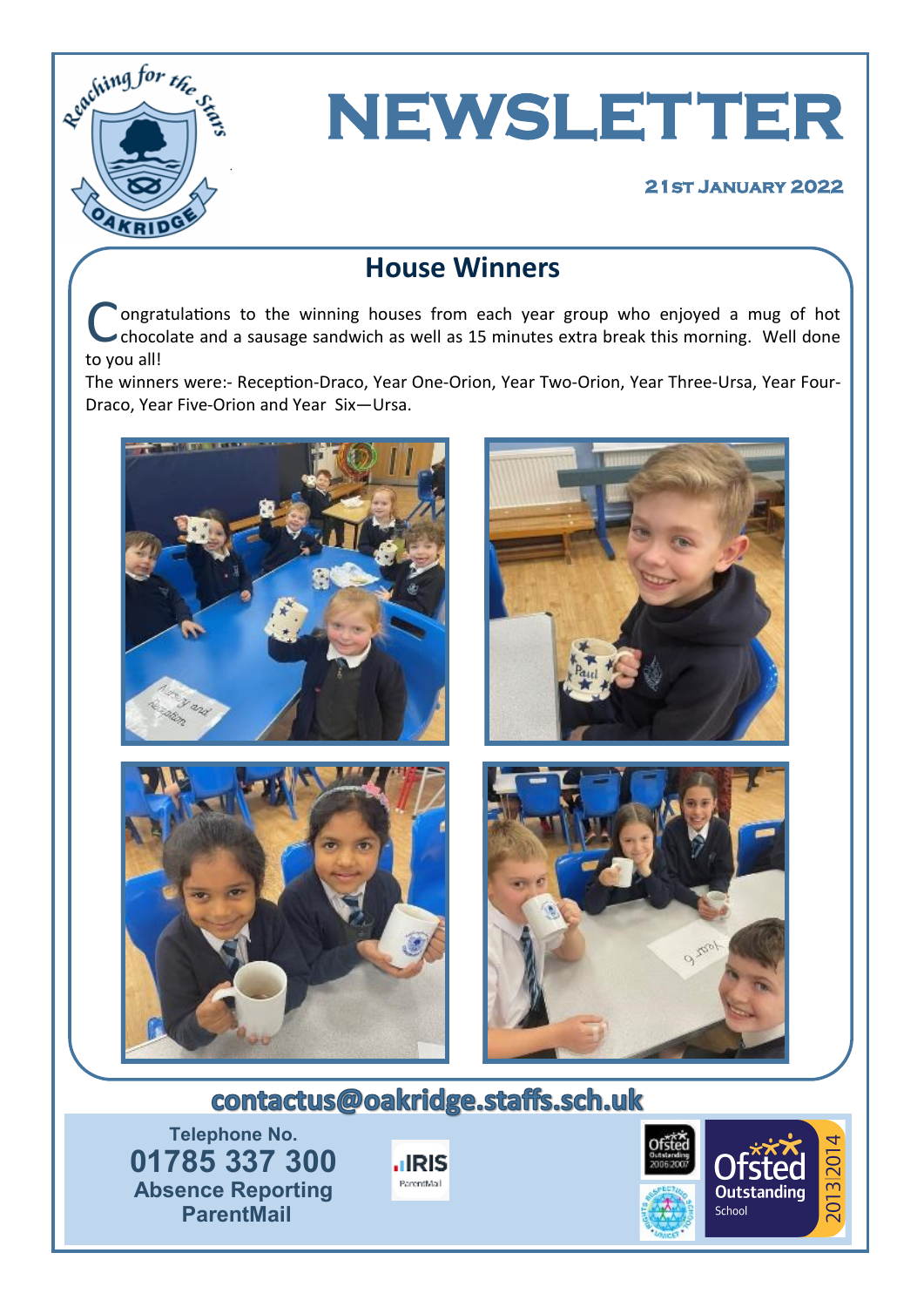### **New Covid Testing Rules**

F ollowing a visit from our Education Welfare Officer, we would like to re-iterate the advice given for children who live with someone who tests positive for Covid. Children should take a lateral flow test every day for 7 days (if they are 5 or over) and continue to attend school as long as the lateral flow tests continue to be negative and they do not develop symptoms. If children remain at home whilst testing negative on the lateral flow tests and have no symptoms, we have been told that we must mark this as an unauthorised absence and not provide home learning.

We have been advised that home learning should only be set for children who have tested positive for Covid and we will upload this onto BGFL.

We continue to face some difficult circumstances and we understand why parents would make the decision to keep children at home but we hope that this information from the Education Welfare Officer and Local Outbreak Team provides further clarity.

Thank you for your continued support.

#### **Census Day**

T hursday 20th January was our school census day and the data that was collected on this day is used to allocate our school funding for the next 12 months.

Thank you to everyone in Reception and Key Stage 1 who helped us by taking a school meal on Thursday.

#### **School Lottery**

**ED** Draw results

∢

£25,000 Jackpot  $6)$  (0) (9) (1) (8) (6) £10.80 - won by  $MsB$ (STAFFORD)  $(7)(2)(7)(4)(2)(6)$ 

Sat 15 Jan 2022

### **Data Collection Sheets**

T his week we have sent home your child's Data Collection Sheet which contains details including home address, emergency contact telephone numbers, medical notes etc. We have not included email addresses on the form as these do not need to be checked. Could you please confirm whether the information currently held is correct and please amend if necessary.

It would help us if, for example, you only work Monday – Wednesday you could tell us so that if we need to contact you we know to where find you.

Please confirm the data and return the form to school no later than **Friday 28th January.**

Thank you for your help and assistance in this matter and thank you to everyone who has already returned their form.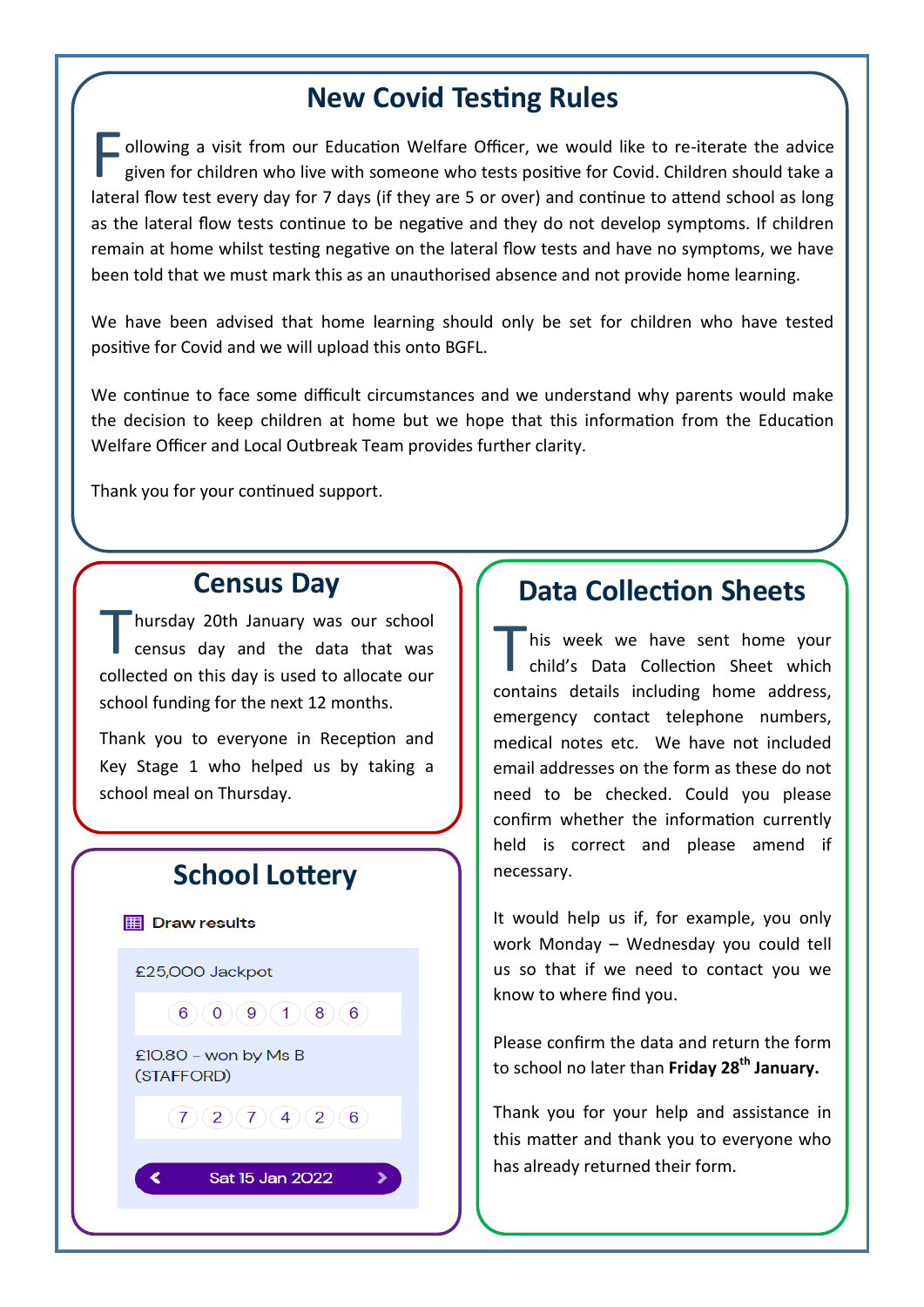# **Reception Camp Fire Night**

L ast Friday our Reception children enjoyed a magical evening around the camp fire as part of their learning about light and dark. They had a lovely evening listening to stories around the camp fire and toasting marshmallows.



#### **Stoke City Match**

We hope that everyone who bought<br>tickets for the Stoke City game tomorrow has a lovely time—we can see that there are lots of you going!

Don't forget to take some photographs and send them to us at contactus@oakridge.staffs.sch.uk. We will put as many of them as we can in next weeks' Newsletter.



## **Year Four D&T**

Y ear Four will be making a shoe box room set with a light this term.

To help with this could you please provide your child with a shoe box and some smaller boxes to make the furniture.

Could the boxes please be brought in ready for their design and technology lesson next Tuesday.

Thank you.

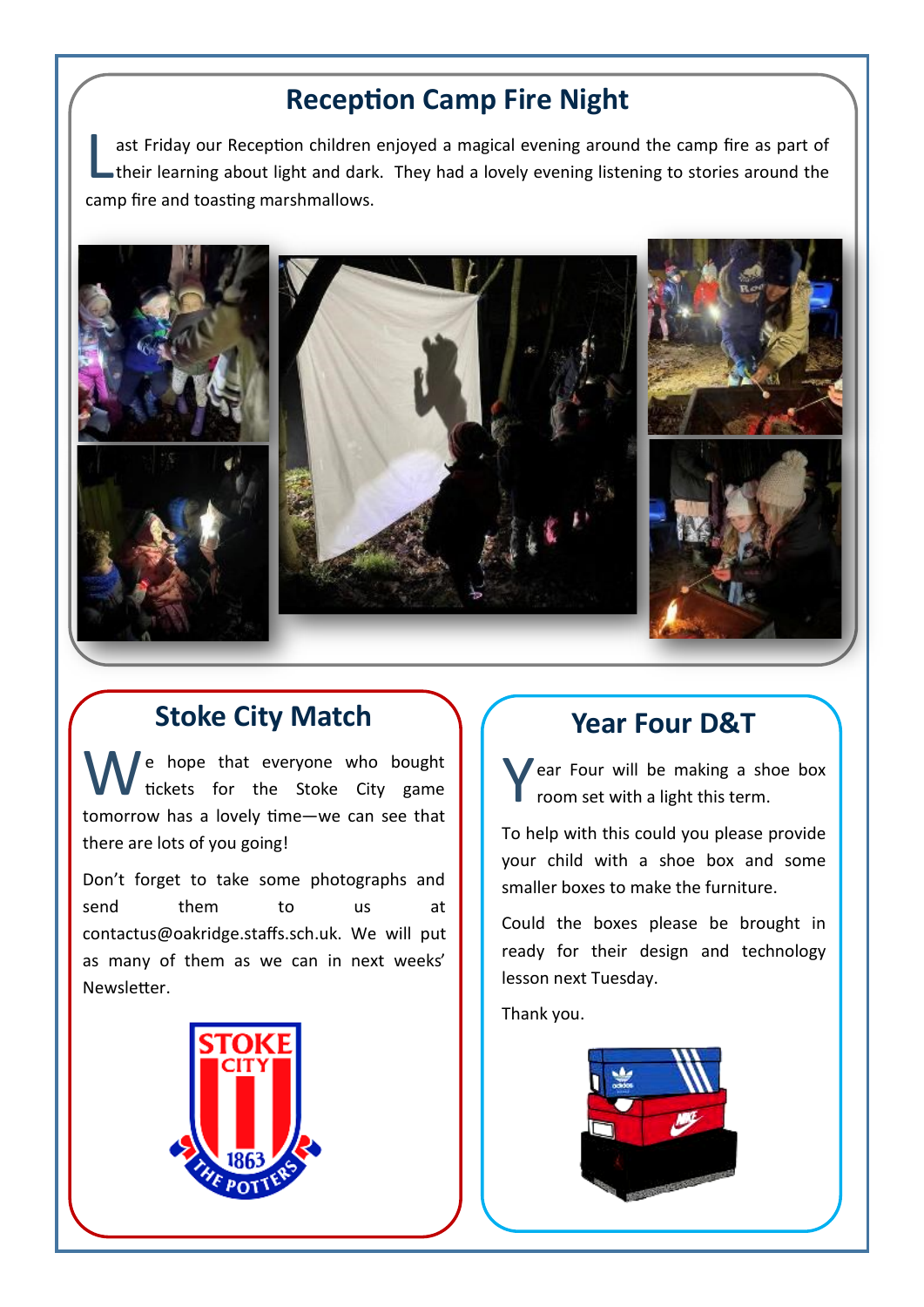## **Walton High School Transition Activities**

alton High School has invited our Year Six children to attend two events over the coming weeks. For those attending Walton next year, this will help with their transition. Those who will attend other settings will also get a lot from the experiences and get an insight into the kinds of opportunities available in Key Stage 3. Both events will take place during the school day and be supervised by both Walton Staff and Year Six Oakridge staff.

#### **Thursday 27th January: Tree Planting**

The children will spend the afternoon helping plant trees within the Walton grounds. They will need to come to school in warm clothing, suitable coats and a change of footwear as it will obviously be muddy.

#### **Tuesday 1st February: Expressions performance**

Below is the invitation from Walton:

We are excited to say that we are able to confirm your invite for your Y6's to see our matinee performance of our Expressions dance show!

It will be on **Tuesday 1st February** starting at 2pm. If you could **arrive for 1.50pm** we will get you seated and ready. We are going to ensure the show is completed by 3pm to give you chance to get back to your schools. Our girls are very excited to show you what they have been practising and what your Y6's could be part of next year!

There is no requirement for Y6's to wear masks however they can if they wish.

# **Nursery Stick Man Activity**

O ur learning over the past few weeks has been all about the author 'Julia Donaldson' and this week we will focus on the story 'Stick Man'.

Next week the Nursery children will be creating their own representation of a stick character using different media and materials of their choice. They will be using their imagination to verbalise their decisions, focusing on different ways the stick could be used. If we could therefore please ask you to bring in a stick (around 30cm long) for your child to use for this activity, thank you.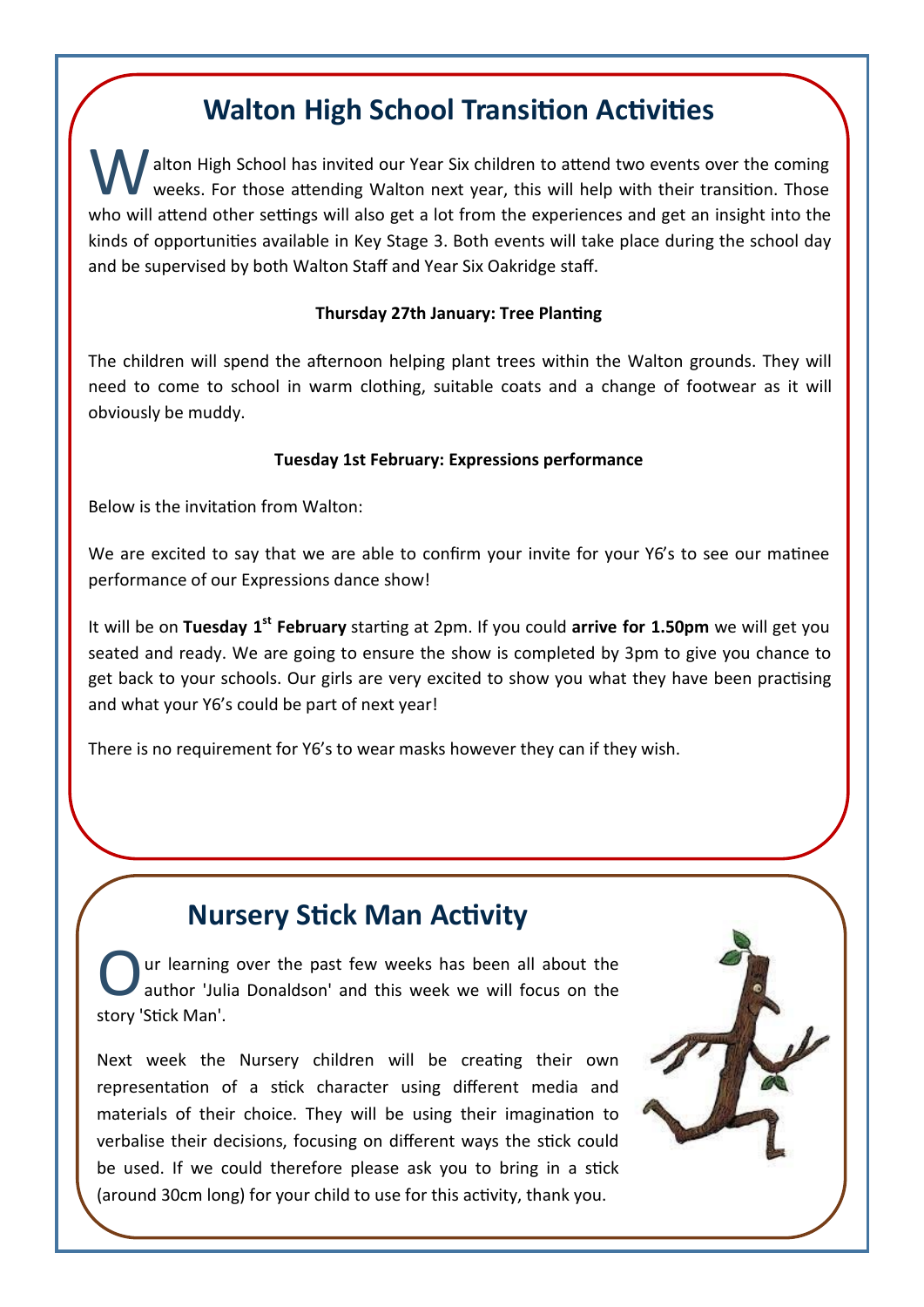# **Year Five Harry Potter Day**

S part of their literacy work using J K Rowling's Harry Potter as inspiration—our Year Five<br>
children had a Harry Potter Day on Tuesday this week. They did some creative writing, s part of their literacy work using J K Rowling's Harry Potter as inspiration—our Year Five made wands and book marks and even played a game of Quidditch!

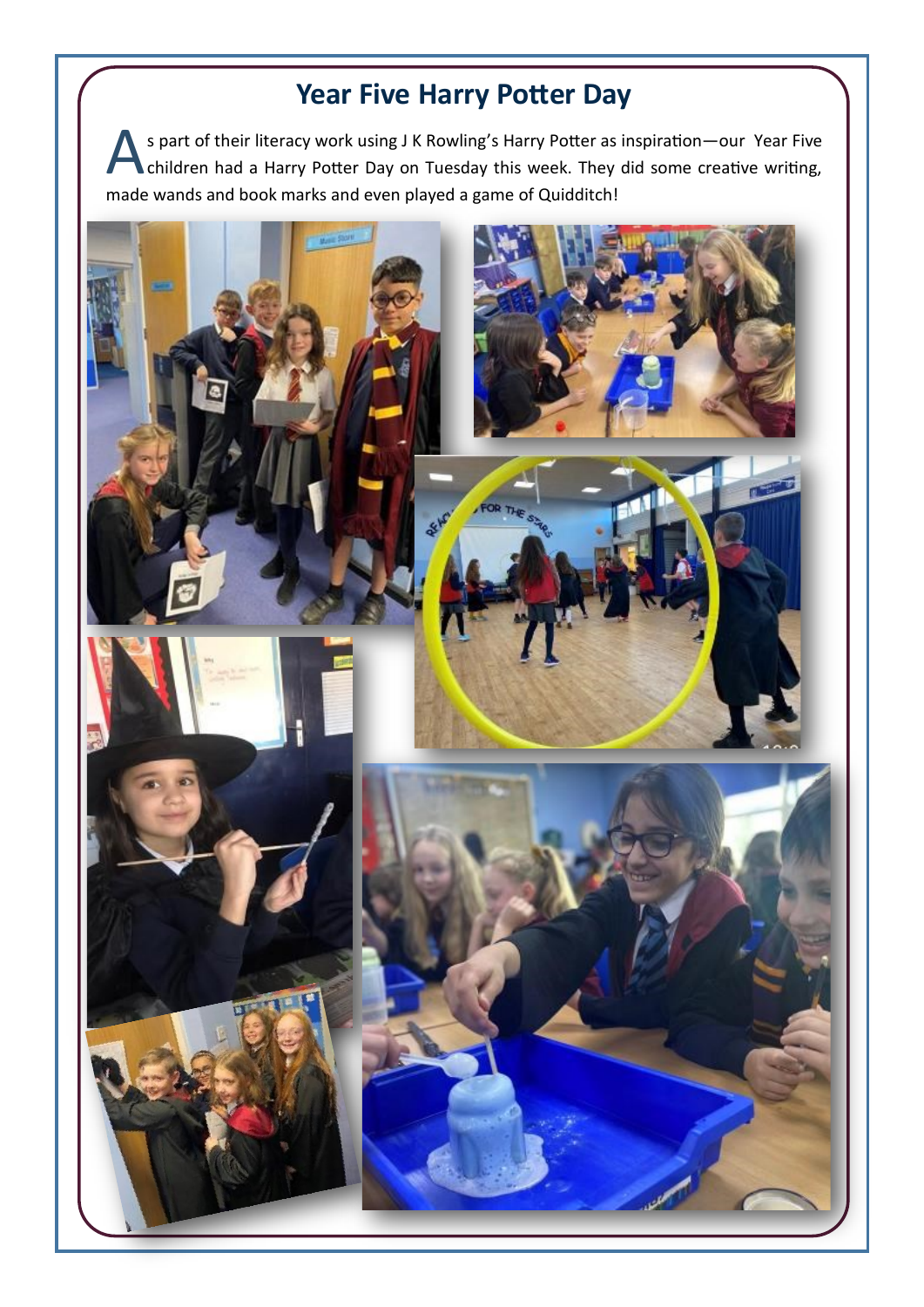### **F.A. Schools Football: Under 11, 7-a-side County Finals**

O n Thursday, our Year 5 and Year 6 girls' and boys' 7-a-side football teams travelled to Stafford Town F.C. to represent Oakridge, and the district of Stafford & Stone at this year's schools football County finals. Our teams had qualified for this event by winning their respective district competitions in the Autumn Term. On the day, we were the only school to have a representative in both the girls' and boys' competitions.

When we arrived, we were shown to our dressing room, to give the children a feel of what it is like to take part in a prestigious football event. The children were all really excited and ready for the day ahead. We knew it would be a tough day, as we were to face the winners of the other district competitions in Staffordshire. The format of the day saw the 5 boys teams and 5 girls teams put in to a mini-league, with each team playing each other once. At the end of competition, the boys' and girls' teams with the most points would win the trophy and progress to represent Staffordshire at the Regional Midlands Finals.

Our girls team started with a narrow defeat against St John's who started brightly and raced in to a 2-goal lead. Oakridge battled back bravely in the  $2<sup>nd</sup>$  half and created some good chances, but ultimately couldn't get back in to the game. Our next game saw us face Florendine and our girls made a much better start, taking a 1-0 lead in to half-time, courtesy of Sophia's goal. Unfortunately, Florendine improved in the  $2^{nd}$  half and scored 3 quick-fire goals to win the game 3-1. At this point, the girls knew that it wouldn't be possible to finish top of the league, but they did not let this deter them. The girls continued to show a great fighting spirit and played every minute with smiles on their faces. In our  $3<sup>rd</sup>$  game, we again conceded some early goals and were 3-0 down at half-time. However, once again the girls showed a tremendous attitude in the 2<sup>nd</sup> half, pulling a goal back through Sophia to make the final score 3-1. In our final game, the girls deservedly picked up their first point of the competition with a hard fought 0-0 draw against William Shrewsbury. All in all, the girls enjoyed a fantastic day out and were rightly proud of their achievements in getting this far. Well done to Kitty, Isla, Eleanor, Inaya, Lucy, Holly, Alaynna, Georgia, Sophia and Isla on representing our school magnificently.

Our boys team got off to a winning start on the day, with an impressive 1-0 victory over Pye Green. It was a tightly-fought contest, but in the end, Oakridge's quality shone through, with Will scoring our winner in the  $2^{nd}$  half. Our  $2^{nd}$  game saw us face Codsall Middle, who we knew would be tough opponents, as we had met them on a few occasions previously. Similarly to our first game, there wasn't much to separate the two sides until a superb counter-attack from Oakridge allowed George to fire the ball past the goalkeeper, giving Oakridge a  $2^{nd}$  consecutive 1-0 win. Our next opponents were Oldfields Middle School who had won this event previously. Oldfields started quickly and caught out our defence with an early goal. However, the boys didn't let their heads drop and started to settle in to the game before half-time. In the  $2^{nd}$  half, Oakridge were creating all of the chances, with Oldfields' goalkeeper making a string of impressive saves. Unfortunately, we couldn't find an equaliser and fell to our first defeat of the day.